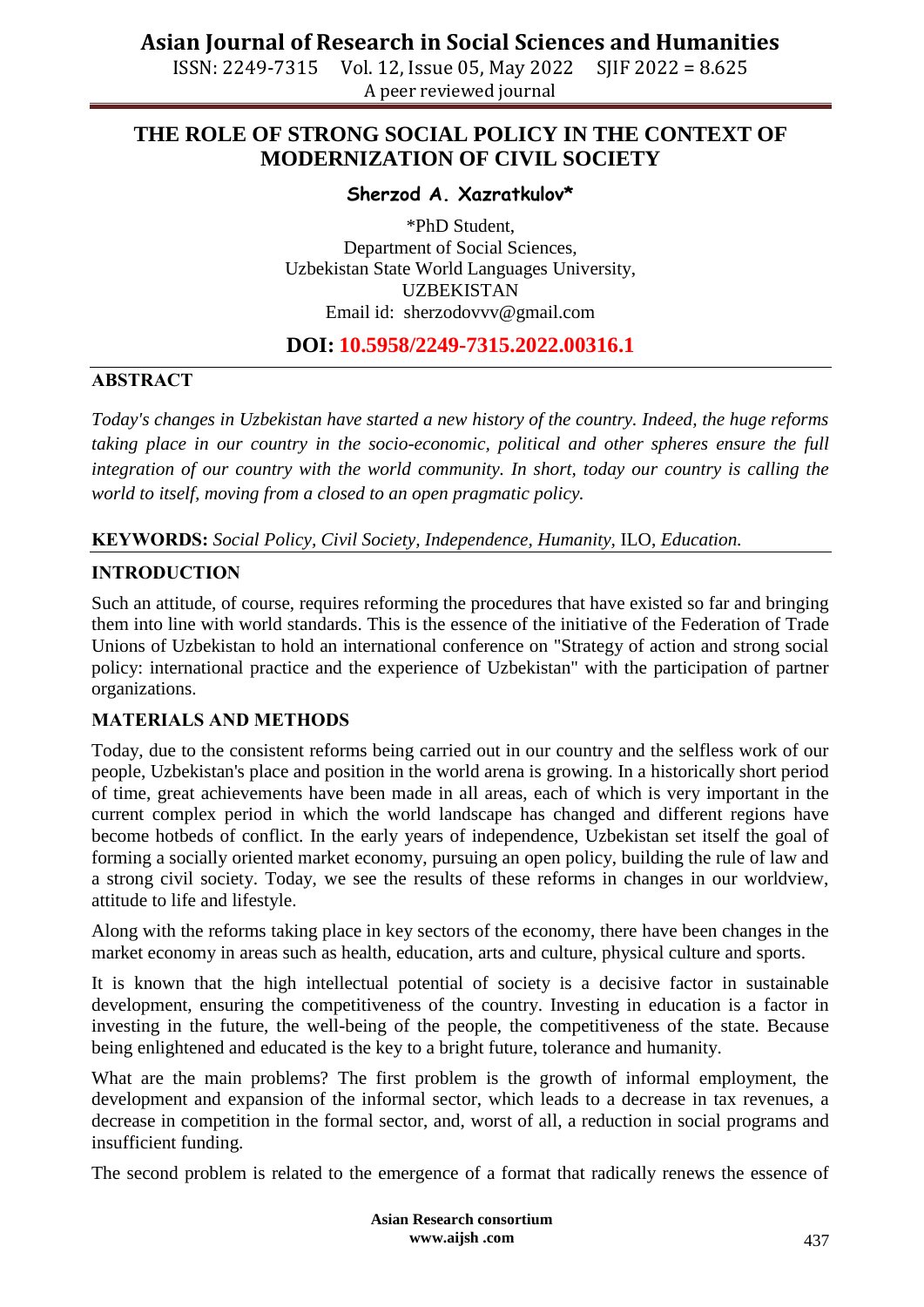ISSN: 2249-7315 Vol. 12, Issue 05, May 2022 SJIF 2022 = 8.625 A peer reviewed journal

labor, such as remote and rental labor, outsourcing and out staffing. This, in turn, is manifested in non-standard forms of employment, which drastically change the shape of the sphere of labor relations, leading to a very low level of social protection.

The third global problem stems from the increasingly active use of digital technologies in social life. It should be noted that due to the rapid development of information and communication technologies in the next 25 years, the number of jobs on the planet is expected to fall by 47%. Analysts estimate that in the next 15 years, there will be almost no need for existing positions in, say, accounting, health, advocacy, higher education and public education. So, today we need to reshape the classical systems of social protection, created  $100$  years ago<sup>1</sup>.

#### **RЕSULTS АND DISСUSSIОN**

There are 9 internationally recognized types of minimum social protection, including health care, unemployment benefits, accident or occupational disease benefits, maternity benefits, survivor's benefits, sickness benefits, old age pension, family allowance, disability allowance. It is noteworthy that 5 types of these services are complete,

Type 2 corresponds to the contribution of an employee who is partially covered by the social insurance system. Unfortunately, however, to date, the number of socially insured employees is declining.

According to the International Labor Organization, currently 55 percent of the world's population is deprived of social protection, while only 29 percent have access to comprehensive social security<sup>2</sup>. 68% of the elderly of retirement age receive an old-age pension. This shows that in many countries, both funded and insured pensions are underdeveloped. Another serious problem is that even in the developed twenty-first century, unfortunately, the right of people to health care has not yet become a reality in many parts of the world. This is especially true in rural areas,



**Figure 1** The main directions of social policy Source: Author's development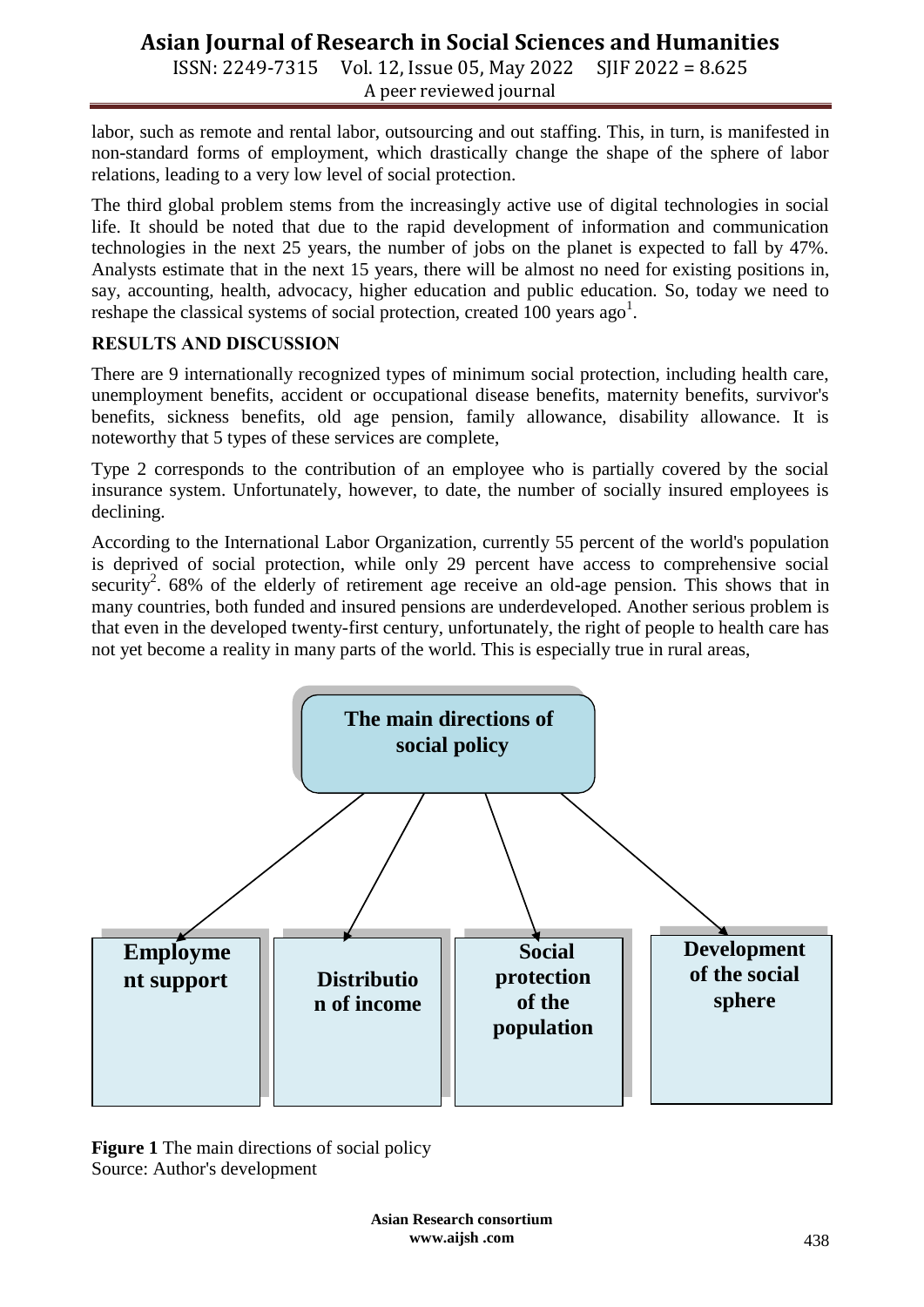ISSN: 2249-7315 Vol. 12, Issue 05, May 2022 SJIF 2022 = 8.625 A peer reviewed journal

Where 56 percent of the population is deprived of this privilege.

So there are enough topics to be discussed in this regard.

The ILO recently called on the world community to focus on private non-discriminatory assistance to ensure a minimum level of social protection. And, in doing so, he acknowledged in his experience that an individual could use the non-discriminatory assistance of enterprises and foundations for social protection purposes.

Uzbekistan has enough experience in this area, and public-private partnerships have been established in the field of social protection. In particular, the targeted redistribution of resources among citizens, and in the system of social policy, social security, social protection, social assistance plays a central role.

Today in our country the human factor has risen to the highest level of value. This is the essence of President ShavkatMirziyoyev's statement that "People want to live happily today, not tomorrow" and make it a priority of our policy today. In pursuance of this principle, the humanitarian policy pursued in our country gives a new meaning to people's lives. In particular, the adoption of a program to build affordable housing in rural areas on the basis of updated model projects, taking into account the needs of the population, has changed the attitude of people to live and work. According to the program, in 2017, model and multi-storey houses with a total area of more than 3.5 million square meters were built in cities and villages.

About 50,000 affordable apartments will be built for low-income families in apartment buildings in the Republic of Karakalpakstan, Tashkent, regional centers and major cities. In particular, in 2017, similar multi-apartment houses with a total area of more than 800 thousand square meters were built and handed over to the population. The commissioning of 420,000 square meters of housing in Tashkent alone shows the scale of the work that has already begun. However, it would be wrong to say that the welfare of the population is only related to the issue of housing. After all, over the years, dozens of problems have accumulated in the social sphere, which has prevented people from living a normal life.

Today, the implementation of the program of expansion and modernization of water supply networks, especially in rural areas, is one of the most pressing issues. Currently, under a special program, construction and reconstruction of 9,000 kilometers of water supply networks, 1,400 wells and 3,600 water facilities are underway. This will provide additional drinking water to 3.2 million people in the Republic of Karakalpakstan, Andijan, Jizzakh, Navoi, Syrdarya, Samarkand, Tashkent and Khorezm regions, increasing the country's demand for clean drinking water from 67% to 84%. To carry out these tasks, the Ministry of Housing and Communal Services has been established in the country and the Pure Drinking Water Fund has been established under the Ministry of Finance.

Or let's take another issue that has plagued people for years - the road problem. This was also taken under the control of our state. At present, construction and reconstruction of 1,700 km of public roads, 10,400 km of inter-farm rural roads, city, district centers, urban-type fortifications on the basis of the program for further development of regional and local roads and road transport infrastructure in the country , capital and current repairs of street pavements in rural areas are being carried out<sup>3</sup>.

In the near future, 74 bus stations and bus stations will be reconstructed in our cities and villages on the basis of the program to further improve transport services. This is the goal of creating additional conveniences for passengers and ensuring their safety. In addition, 3,000 new modern buses and 5,700 minibuses were purchased. Accordingly, more than 300 new bus routes will be opened.

In order to develop the infrastructure of air and rail services, along with the creation of a new terminal at Tashkent International Airport, the construction and electrification of railway lines is underway.

The main feature of a democratic state based on the rule of law is the equality of citizens before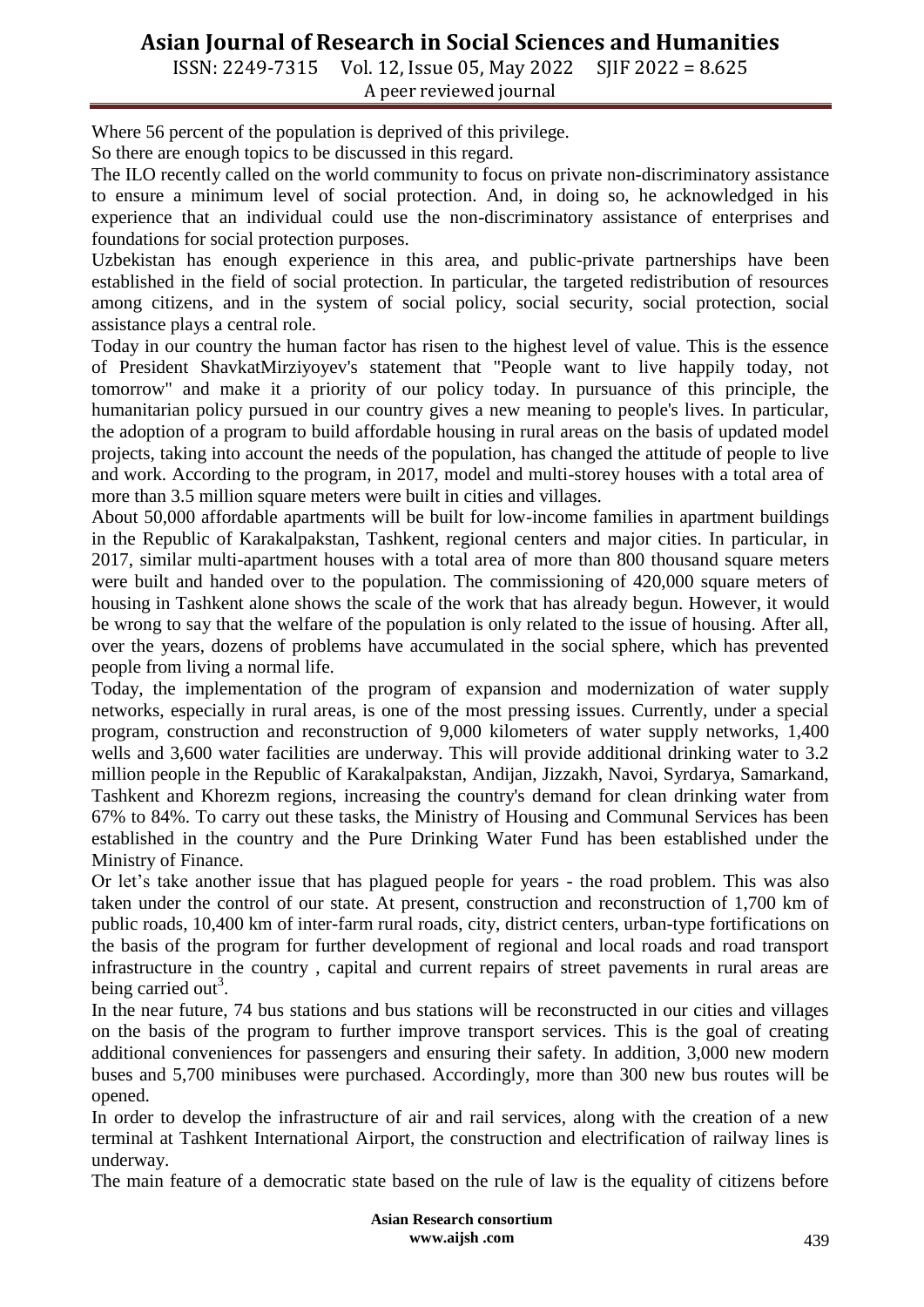ISSN: 2249-7315 Vol. 12, Issue 05, May 2022 SJIF 2022 = 8.625 A peer reviewed journal

the law, ensuring the rule of law in society. The Constitution, as the basis of all laws, plays an important role in the process of consistent reforms, renewal and democratization in our country.

Our Basic Law plays an important role in the life of society and the state, as well as in the life of every person and every family. However, no citizen in any country can imagine his life, daily life and future without the Constitution and laws. It is a source of pride for our childish, tolerant and family-oriented people that the Constitution enshrines a separate chapter in the family, which is the main link in society, guarantees that every family has the right to be protected by society and the state. These norms are also highly recognized by foreign experts. It is assessed as a specific aspect of the Constitution of the Republic of Uzbekistan, the expression of Uzbek values in the legislation. After all, maternal and child health, care for the elderly, ensuring the stability of families have become a practical manifestation of a strong social policy since the early years of independence<sup>4</sup>.

The head of our state has repeatedly stated that "our highest goal is to please our people." This popular and sincere word actually defines the social policy of the country. Think for yourself what great events have taken place in our country over the past year. Thanks to historical changes, the state has become closer to the people, it has now begun to work for the people. Today, the activities of the President's Virtual Reception and the People's Reception are recognized not only by our people, but also by the international community. Reforms in our country in education, healthcare and other similar spheres of the social sector, in particular, serve the realization of the dreams of our people. The establishment of the Ministry of Preschool Education in our country can be said to be a turning point in the history of our national statehood. Indeed, in this way, our people have ensured that the foundation of their future will be stronger. The system of higher and secondary education is also being reformed, which will allow us to compete with the developed countries of the world and gain a worthy place on the world stage.

Assistance in the implementation of measures aimed at social protection and support of vulnerable groups, government agencies in the implementation of systemic measures for social support of lonely elderly people, pensioners, people with disabilities, children with disabilities, low-income and large families, cooperation with employers, development and implementation of measures for the social protection of people engaged in non-traditional forms of employment (informal sector, temporary and seasonal workers, etc.) and their families, pensioners, people with disabilities, minors, lonely elderly people and social protection of other categories of citizens in need of a high level of social protection, the development and widespread use of the concept of "Corporate Social Responsibility" and "Socially Responsible Enterprise<sup>"5</sup>.

In the process of carrying out these tasks, measures will be taken to provide financial support to low-income families, large families, pensioners, war and labor veterans through collective agreements and contracts.

We would like to draw the attention of experts to the following urgent tasks:

- Further improvement of labor legislation aimed at separate regulation of labor and social relations;

- Expanding the fundamental principles and rights in the field of labor, including the introduction of a 40-hour work week, annual paid leave, maternity protection and protection of the basic rights of migrant workers;

- Adherence to the principle of equal remuneration of employees of transnational corporations for work of equal value;

- Restoration of science-based standardization of labor;

Reconsider the role of other international institutions in the management of the labor sector, taking into account the mandate of the ILO, more effective use of control mechanisms and opportunities for technical cooperation within the ILO;

- Simplification of lifelong learning ("lifelong learning") for all;

- Clear delimitation of the sphere of activity of state bodies, trade unions and tripartite institutions